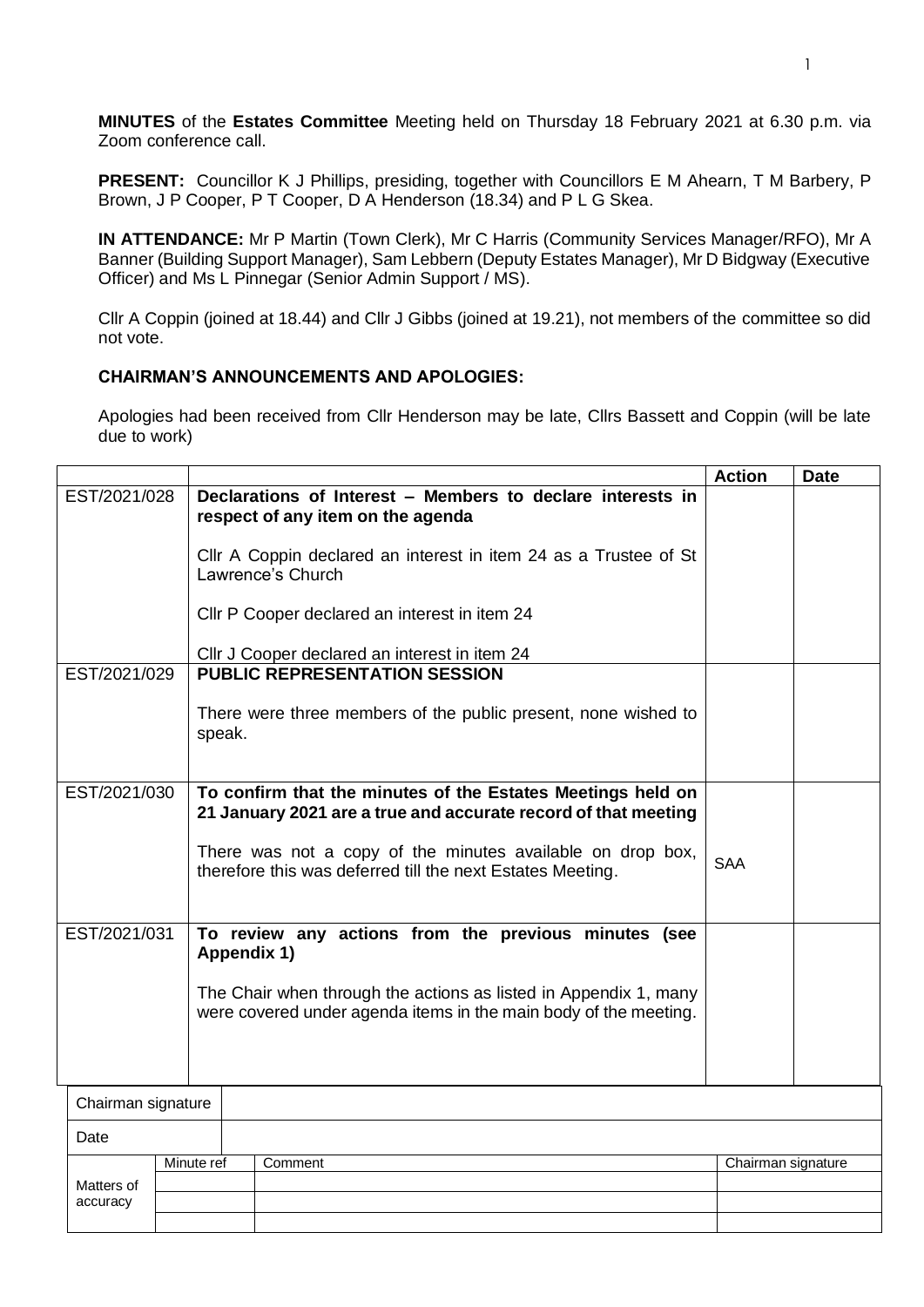|              | EST/2021/008 - To provide an update on contact with Barratt<br>Homes re: taking on the management of Phase 1 but not<br>maintaining the area included within Phase 2.                                                                                                                                                                                                                                                                                                                                         |                    |  |
|--------------|---------------------------------------------------------------------------------------------------------------------------------------------------------------------------------------------------------------------------------------------------------------------------------------------------------------------------------------------------------------------------------------------------------------------------------------------------------------------------------------------------------------|--------------------|--|
|              | Cllr Henderson stated that as far as she was aware the working<br>party group had not met again.                                                                                                                                                                                                                                                                                                                                                                                                              |                    |  |
|              | CIIr J Cooper agreed with the statement that it was previously<br>agreed to take on the management of Phase 1 but not Phase 2,<br>and felt it was now up to the Officers to take that suggestion<br>forward to Barrett Homes.                                                                                                                                                                                                                                                                                 |                    |  |
|              | It was RESOLVED that the officers contact Barrett Homes to<br>further the dialogue and report back at the next meeting                                                                                                                                                                                                                                                                                                                                                                                        | BSM/<br><b>DEM</b> |  |
|              | EST/2021/009 - To receive an update on play area<br>maintenance and upgrades for Northey Road and Priory Park                                                                                                                                                                                                                                                                                                                                                                                                 |                    |  |
|              | Deputy Estates Manager (DEM) provided an update. He has just<br>received quarterly inspection reports for the play areas and is<br>doing job cards from those reports. All low risk, no medium or<br>high risk items, no urgent works, general maintenance which is<br>being liaised with maintenance man internally.                                                                                                                                                                                         |                    |  |
|              | Cllr J Cooper was interested in seeing a report of all the<br>equipment and its lifespan so that council could anticipate<br>replacements and review the priority list of works to be done.                                                                                                                                                                                                                                                                                                                   |                    |  |
|              | DEM agreed he could produce some form of report for the next<br>estates meeting.                                                                                                                                                                                                                                                                                                                                                                                                                              | <b>DEM</b>         |  |
| EST/2021/032 | To consider and agree the Estates financial report for January<br>2021                                                                                                                                                                                                                                                                                                                                                                                                                                        |                    |  |
|              | C Harris (RFO) reported this was the December document on the<br>main drop box section, this has been considered at Full Council<br>and now needs reviewing by the individual budget holders. RFO<br>referred the committee to Hillside Park legal fees which to which<br>further discussions were deferred to confidential after CIIr J Cooper<br>referred to the Clerk, and he confirmed that a decision had already<br>been made at Full Council. Clerk and RFO will discuss further<br>away from meeting. |                    |  |
| EST/2021/033 | To consider and agree, if appropriate, recommendations<br>received from Cllr Skea in respect of enhanced facilities that<br>aid disabled access into the Shire Hall.                                                                                                                                                                                                                                                                                                                                          |                    |  |
|              | Cllr P Skea has been in contact with Tremorvah Industries who<br>have taken a look at the Shire Hall steps and given him a quote of                                                                                                                                                                                                                                                                                                                                                                           |                    |  |

| Chairman signature |            |         |                    |
|--------------------|------------|---------|--------------------|
| Date               |            |         |                    |
|                    | Minute ref | Comment | Chairman signature |
| Matters of         |            |         |                    |
| accuracy           |            |         |                    |
|                    |            |         |                    |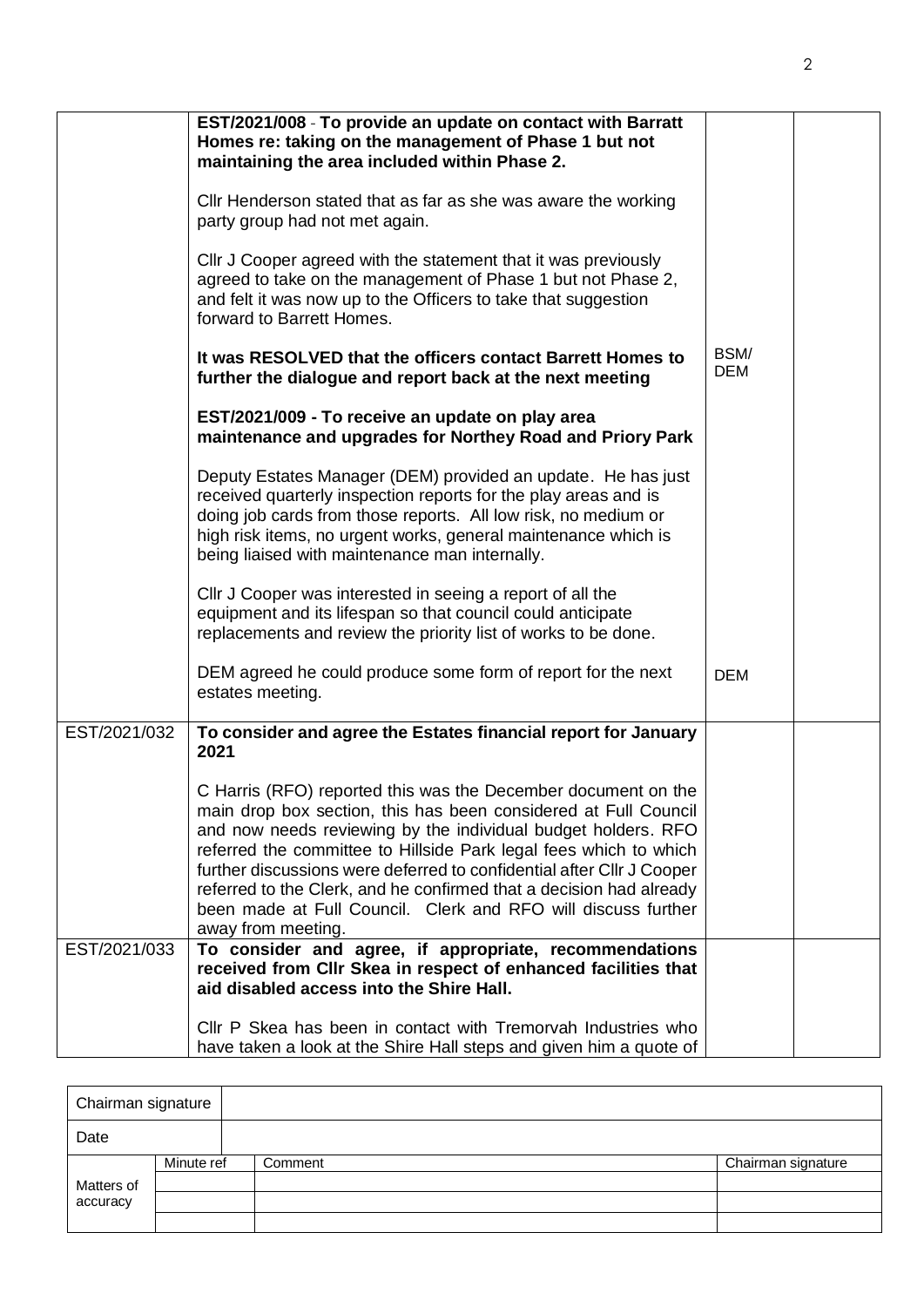|              | £650 for all associated works to make the steps as safe as possible.<br>Also waiting for a quote from Cornwall Mobility.                                                                                                                                                                                                                                                                                                                                                                                                             |
|--------------|--------------------------------------------------------------------------------------------------------------------------------------------------------------------------------------------------------------------------------------------------------------------------------------------------------------------------------------------------------------------------------------------------------------------------------------------------------------------------------------------------------------------------------------|
|              | Still waiting to hear back from Heritage England, and without their<br>go ahead we cannot do anything.                                                                                                                                                                                                                                                                                                                                                                                                                               |
|              | The Chair asked to see the details of the quotes and the<br>breakdowns when available. Andrew Banner agreed to work with<br>Cllr Skea to assist with Listed Building consent and liaise with<br>Natural England.                                                                                                                                                                                                                                                                                                                     |
|              | CIIr Coppin warned the committee that sometimes listed buildings<br>trump disabled access, and applications can be turned down.                                                                                                                                                                                                                                                                                                                                                                                                      |
| EST/2021/034 | To consider and agree, if appropriate, the purchase of IT<br>equipment required to aid the work wallet system.                                                                                                                                                                                                                                                                                                                                                                                                                       |
|              | DEM briefed the committee and provided a written report.<br>His recommendations were that they go for the Samsung<br>tablet, however today information has changed due to EO<br>being in contact with suppliers re mobile phone contracts.<br>EE the current suppliers can also supply the tablets under a<br>contract, just checking the specification, then the<br>recommendation would be that 3 users test for a month.<br>Carlyon systems have confirmed that work wallet would be<br>compatible and cannot foresee any issues. |
|              | Cllr P Cooper agreed some form of system was required but<br>had concerns that work wallet did not provide the availability<br>of assets or a training matrix compatibility with jobs and<br>allocating to staff, managing hot working. Also concerned<br>about staff time to upload information pre-trial. So, wanted<br>to ensure we have picked the best system before<br>committing.                                                                                                                                             |
|              | CIIr P Brown questioned the validity of such a system and<br>could not see it was necessary.                                                                                                                                                                                                                                                                                                                                                                                                                                         |
|              | It was clarified that the mobile phone contract was due for<br>renewal, and a full breakdown of costs could be provided<br>once received.                                                                                                                                                                                                                                                                                                                                                                                            |
|              | Town Clerk advised the committee that this subject has<br>been debated at length and it has previously been agreed<br>that there is a need for some form of management control<br>system.                                                                                                                                                                                                                                                                                                                                            |
|              |                                                                                                                                                                                                                                                                                                                                                                                                                                                                                                                                      |

| Chairman signature |            |         |                    |  |  |
|--------------------|------------|---------|--------------------|--|--|
| Date               |            |         |                    |  |  |
|                    | Minute ref | Comment | Chairman signature |  |  |
| Matters of         |            |         |                    |  |  |
| accuracy           |            |         |                    |  |  |
|                    |            |         |                    |  |  |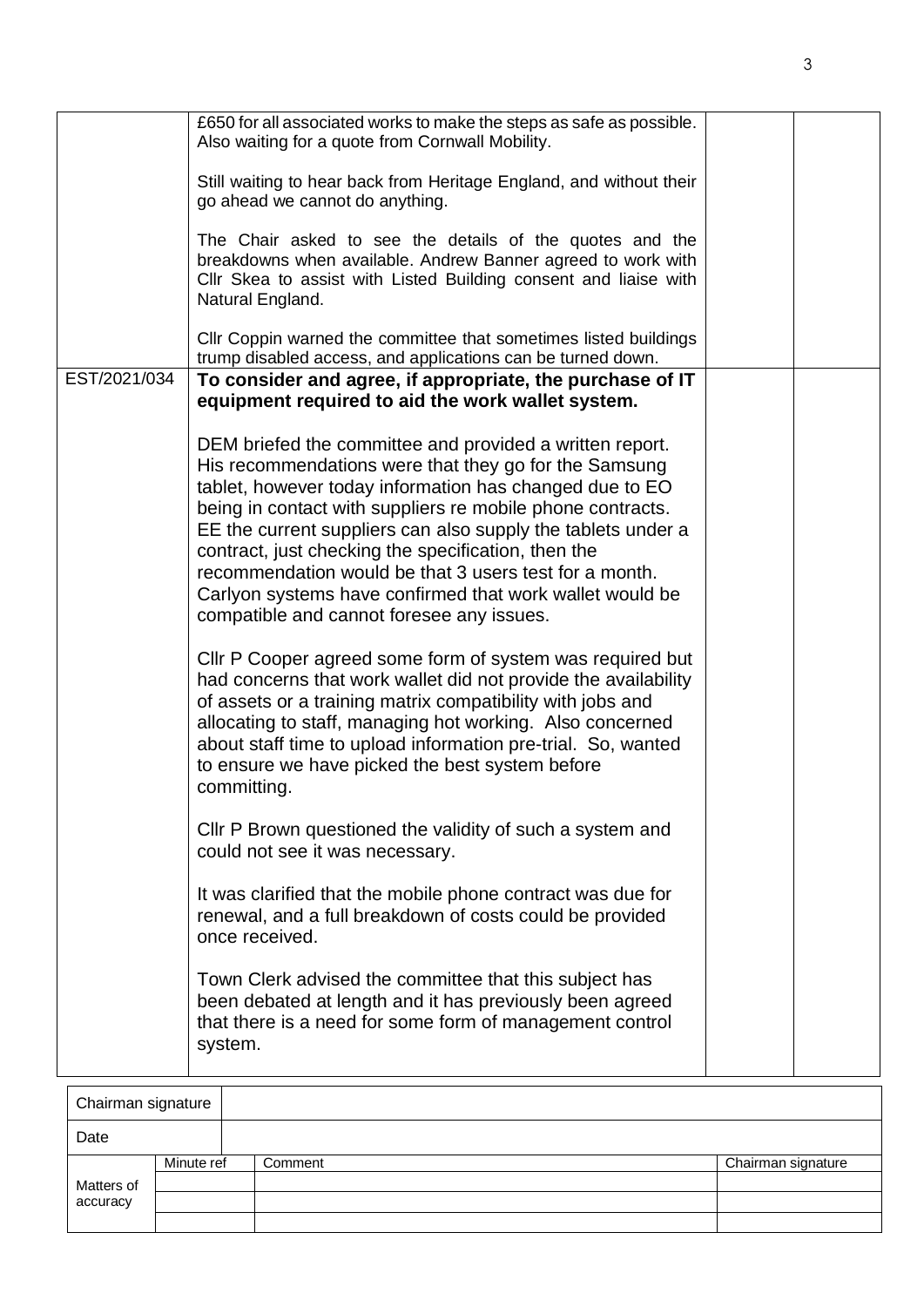|              | Cllr J Cooper felt that there was a need for a system to<br>provide information for management and staff compliance<br>and health and safety, and should be looked at as an<br>investment, Cllr Ahearn agreed.<br>It was RESOLVED to source the appropriate phone<br>contracts and hardware whilst renewing the phones<br>contract (phones & tablets) then trial the work wallet<br>software for suitability.<br>Cllr Brown voted against                                                                                                               |            |  |
|--------------|---------------------------------------------------------------------------------------------------------------------------------------------------------------------------------------------------------------------------------------------------------------------------------------------------------------------------------------------------------------------------------------------------------------------------------------------------------------------------------------------------------------------------------------------------------|------------|--|
| EST/2021/035 | To receive a report from the Building Support Manager<br>in respect of electric cabling and acoustic fence for the<br>skate park, also agree if required, costs associated with<br>the recommendations given in the report.                                                                                                                                                                                                                                                                                                                             |            |  |
|              | BSM briefed the committee. He has recently taken the<br>position and is still trying to gather all the information. He<br>can confirm that Situate have been engaged to carry out the<br>planning requirements. He was hoping to have receive<br>some information from them, but this is still being prepared.<br>He has still to locate the SSE quote mentioned in previous<br>minutes, so is in contact with them for this information.<br>Hopes to give a fuller brief at next meeting.<br>Cllr J Cooper mentioned a power point by the war memorial | <b>BSM</b> |  |
|              | which BSM confirmed was already noted and included.                                                                                                                                                                                                                                                                                                                                                                                                                                                                                                     |            |  |
| EST/2021/036 | To receive a report in respect of the sale of the<br>polytunnel and agree, if necessary, on the receipt of<br>submissions from those providing bids for this<br>purpose.                                                                                                                                                                                                                                                                                                                                                                                |            |  |
|              | DEM confirmed he has not been involved in this, and hasn't<br>got the authority to place a sale advert.                                                                                                                                                                                                                                                                                                                                                                                                                                                 |            |  |
|              | Town Clerk confirmed that sealed bids would be required and<br>to be opened in the present of committee members.                                                                                                                                                                                                                                                                                                                                                                                                                                        |            |  |
|              | It was suggested if it does not sell it be donated to a charity<br>organisation, and approaches can be made to local<br>organisations at that time.                                                                                                                                                                                                                                                                                                                                                                                                     |            |  |

| Chairman signature |            |         |                    |  |  |
|--------------------|------------|---------|--------------------|--|--|
| Date               |            |         |                    |  |  |
|                    | Minute ref | Comment | Chairman signature |  |  |
| Matters of         |            |         |                    |  |  |
| accuracy           |            |         |                    |  |  |
|                    |            |         |                    |  |  |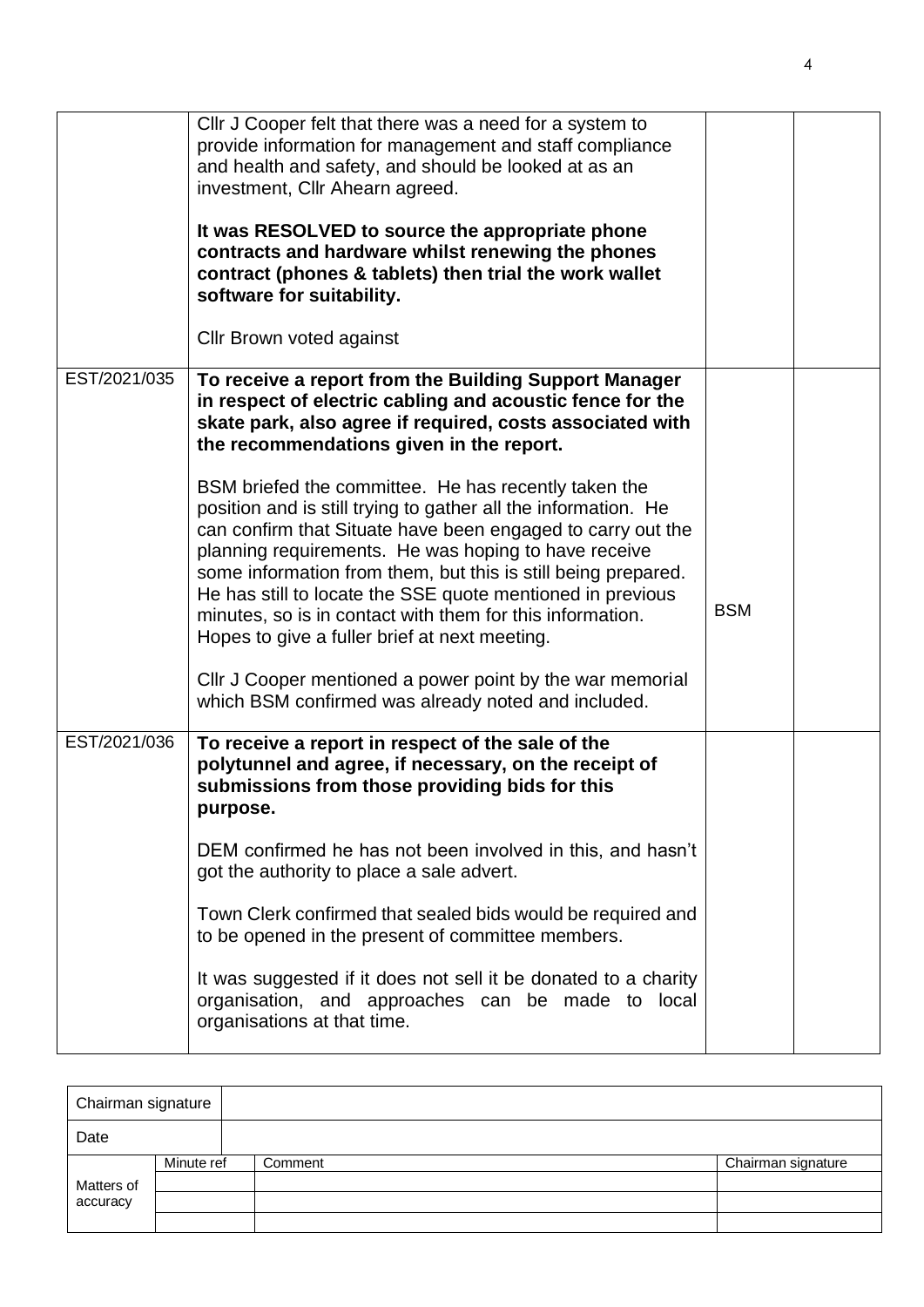|                        |            |                                             | It was RESOLVED to put an advert on notice board,<br>Website and Facebook for 6 weeks, requesting sealed<br>bids "Polytunnel for sale, to be dug up, dismantled and<br>taken away by purchaser".                                                                                                                                                                                                                                                                                                                                                                                                                                                                                                                                                                                                                                                                                                                                                                                                                                                                                                                                                                                                                                                                                                                                                                                                                                                                                                                                                                                                                                                                                                          |                    |  |
|------------------------|------------|---------------------------------------------|-----------------------------------------------------------------------------------------------------------------------------------------------------------------------------------------------------------------------------------------------------------------------------------------------------------------------------------------------------------------------------------------------------------------------------------------------------------------------------------------------------------------------------------------------------------------------------------------------------------------------------------------------------------------------------------------------------------------------------------------------------------------------------------------------------------------------------------------------------------------------------------------------------------------------------------------------------------------------------------------------------------------------------------------------------------------------------------------------------------------------------------------------------------------------------------------------------------------------------------------------------------------------------------------------------------------------------------------------------------------------------------------------------------------------------------------------------------------------------------------------------------------------------------------------------------------------------------------------------------------------------------------------------------------------------------------------------------|--------------------|--|
| EST/2021/037           |            |                                             | To receive a report from the Deputy Estates Manager in<br>respect of proposed vehicle changes involving the VW Caddy<br>and Citroen Berlingo. To agree, if appropriate, officer<br>recommendations.                                                                                                                                                                                                                                                                                                                                                                                                                                                                                                                                                                                                                                                                                                                                                                                                                                                                                                                                                                                                                                                                                                                                                                                                                                                                                                                                                                                                                                                                                                       |                    |  |
|                        |            | $\bullet$<br>٠<br>vehicle.<br>٠<br>process. | DEM talked through the written report provided. Looking at<br>working going forward in 2 teams of 3 so current vehicles not<br>suitable as follows:<br>Our current vans include.<br>Peugeot Boxer crew cab with tipper body<br>• VW caddy<br><b>Fiat Doblo</b><br>Citroen Berlingo (5 seats)<br>To let the two teams, operate independently of each other and be<br>able to transport tools, machinery fuel and waste safely across the<br>sites they manage. The council could dispose of the VW Caddy<br>and the Citroen Berlingo and replace it with a more utilitarian<br>With new vehicle.<br>Peugeot Boxer crew cab with tipper body (1 charge hand<br>and 2 operatives)<br>Izuzu Grafter Utilitruck (1 charge hand and 2 operatives)<br>Fiat Doblo (maintenance man)<br>There would also be an option to replace the Fiat Doblo with an<br>electric van going forward as it does limit milage and would meet<br>the objectives of the council in respect of climate change before<br>this would-be possible charging points and the works yard would<br>need to be considered.<br>CIIr J Cooper recommended look at cost of leasing, so DEM<br>agreed he could liaise with RFO as to how to go about this<br>CIIr P Cooper raised the point that if the two small vehicles were<br>sold there would be no transport for EM and DEM, and also<br>suggested DEM investigate other councils arrangements.<br>It was RESOLVED that the DEM would provide a report on the<br>profile and condition of the present vehicles, and a profile of<br>required vehicles going forward, retaining the Belingo as a<br>pool vehicle for the use of EM/DEM, and a price comparison<br>of leasing against buying. | <b>DEM</b>         |  |
| Chairman signature     |            |                                             |                                                                                                                                                                                                                                                                                                                                                                                                                                                                                                                                                                                                                                                                                                                                                                                                                                                                                                                                                                                                                                                                                                                                                                                                                                                                                                                                                                                                                                                                                                                                                                                                                                                                                                           |                    |  |
| Date                   |            |                                             |                                                                                                                                                                                                                                                                                                                                                                                                                                                                                                                                                                                                                                                                                                                                                                                                                                                                                                                                                                                                                                                                                                                                                                                                                                                                                                                                                                                                                                                                                                                                                                                                                                                                                                           |                    |  |
|                        | Minute ref |                                             | Comment                                                                                                                                                                                                                                                                                                                                                                                                                                                                                                                                                                                                                                                                                                                                                                                                                                                                                                                                                                                                                                                                                                                                                                                                                                                                                                                                                                                                                                                                                                                                                                                                                                                                                                   | Chairman signature |  |
| Matters of<br>accuracy |            |                                             |                                                                                                                                                                                                                                                                                                                                                                                                                                                                                                                                                                                                                                                                                                                                                                                                                                                                                                                                                                                                                                                                                                                                                                                                                                                                                                                                                                                                                                                                                                                                                                                                                                                                                                           |                    |  |
|                        |            |                                             |                                                                                                                                                                                                                                                                                                                                                                                                                                                                                                                                                                                                                                                                                                                                                                                                                                                                                                                                                                                                                                                                                                                                                                                                                                                                                                                                                                                                                                                                                                                                                                                                                                                                                                           |                    |  |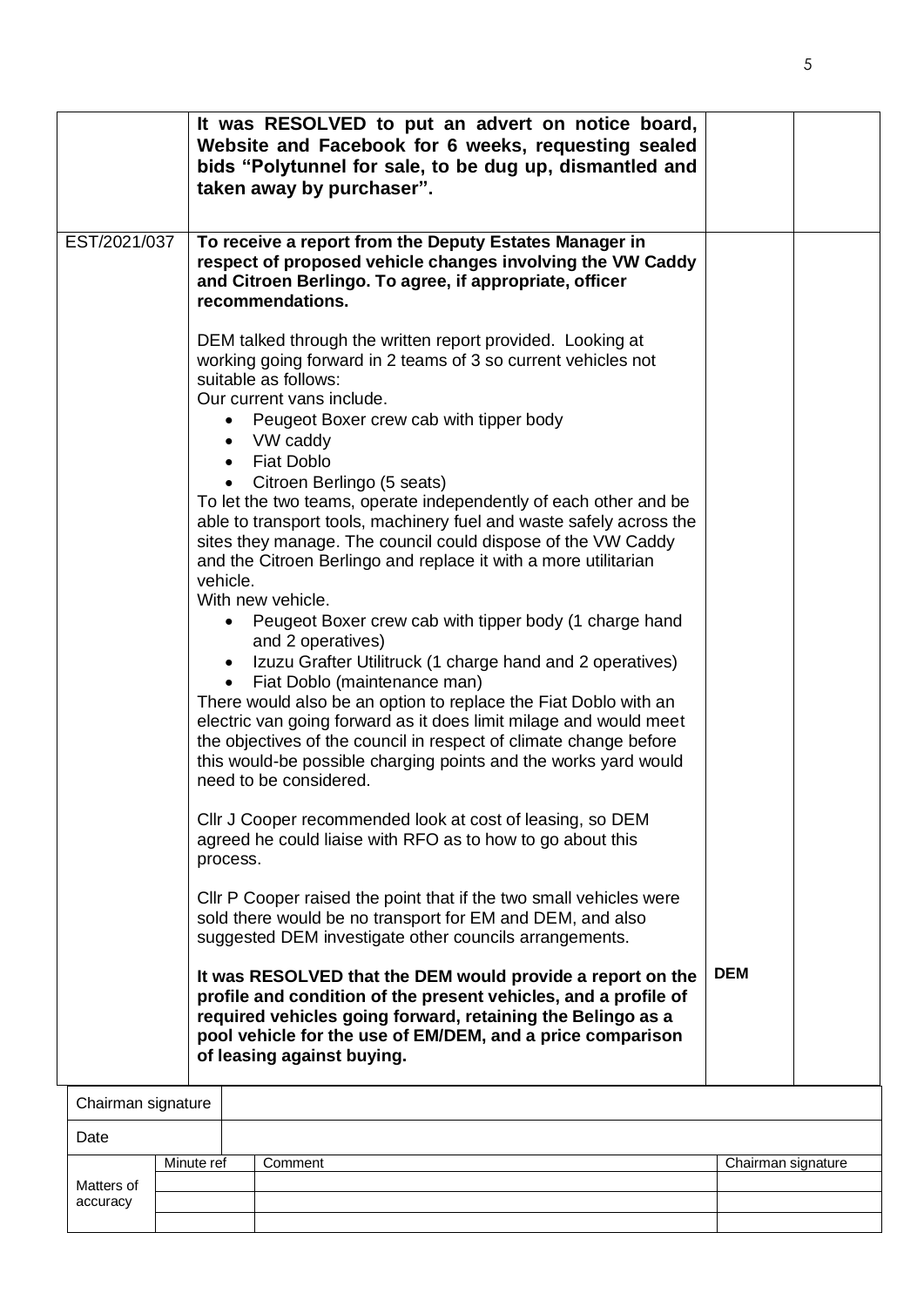| EST/2021/038 | To receive a report from the Deputy Estates Manager in<br>respect of rat problems in Priory park and agree, if<br>appropriate, Officer recommendations for methods of control.<br>DEM briefed the committee. He has done some research, looked<br>at previous actions, liaised with Cllr Barbery and other team<br>members. Also contacted the control officer at South West Wildlife<br>Services and will get him on site, to discuss the options bearing in<br>mind the sensitive nature of the area.                                                                                                                                                                                                                                                                                                                                                                                                                                                             |            |  |
|--------------|---------------------------------------------------------------------------------------------------------------------------------------------------------------------------------------------------------------------------------------------------------------------------------------------------------------------------------------------------------------------------------------------------------------------------------------------------------------------------------------------------------------------------------------------------------------------------------------------------------------------------------------------------------------------------------------------------------------------------------------------------------------------------------------------------------------------------------------------------------------------------------------------------------------------------------------------------------------------|------------|--|
|              | DEM will bring an update to the next meeting.<br>Noted by the committee                                                                                                                                                                                                                                                                                                                                                                                                                                                                                                                                                                                                                                                                                                                                                                                                                                                                                             | <b>DEM</b> |  |
| EST/2021/039 | To consider and agree, if appropriate, health and safety<br>quotation received from I-Hasco for recommended<br>training requirements.<br>DEM provided written report on I-Hasco a large company<br>who provide online training for compliance issues. They<br>work with many councils. Will be able to cover training such<br>as manual handling, cosh, fire safety. Policy documents can<br>also be uploaded to the system to read and acknowledge.<br>Costs were provided for various options to purchase training<br>credits. It was confirmed this could be used for all the staff<br>and linked to the training matrix and had a comprehensive<br>list of courses.<br>It was discussed that locally the company was known to<br>have a good reputation, certificates were free and could be<br>downloaded and to take the best value cost option as it was<br>felt that this would be used well.<br>It was RESOLVED to purchase the 12 months access to any 10 |            |  |
| EST/2021/040 | courses of our choice, being a pot of 200 training credits at a<br>cost of £1,600 + VAT (£8.00 per person per course)<br>To receive a report in respect of Fair Park toilet proposals                                                                                                                                                                                                                                                                                                                                                                                                                                                                                                                                                                                                                                                                                                                                                                               |            |  |
|              | provided by RTP and agree, if appropriate, on Officer<br>recommendations.<br>BSM briefed the committee. He has not had the chance to look at<br>the details of the proposals by RTP. Has had a discussion with the<br>TC and he would like to get together with TC and Estates Chair to<br>look at the paperwork provided, and the specification before<br>making further recommendations.<br>It was RESOLVED to defer this item to the next Estates<br>Meeting.                                                                                                                                                                                                                                                                                                                                                                                                                                                                                                    | <b>BSM</b> |  |

| Chairman signature |            |         |                    |
|--------------------|------------|---------|--------------------|
| Date               |            |         |                    |
|                    | Minute ref | Comment | Chairman signature |
| Matters of         |            |         |                    |
| accuracy           |            |         |                    |
|                    |            |         |                    |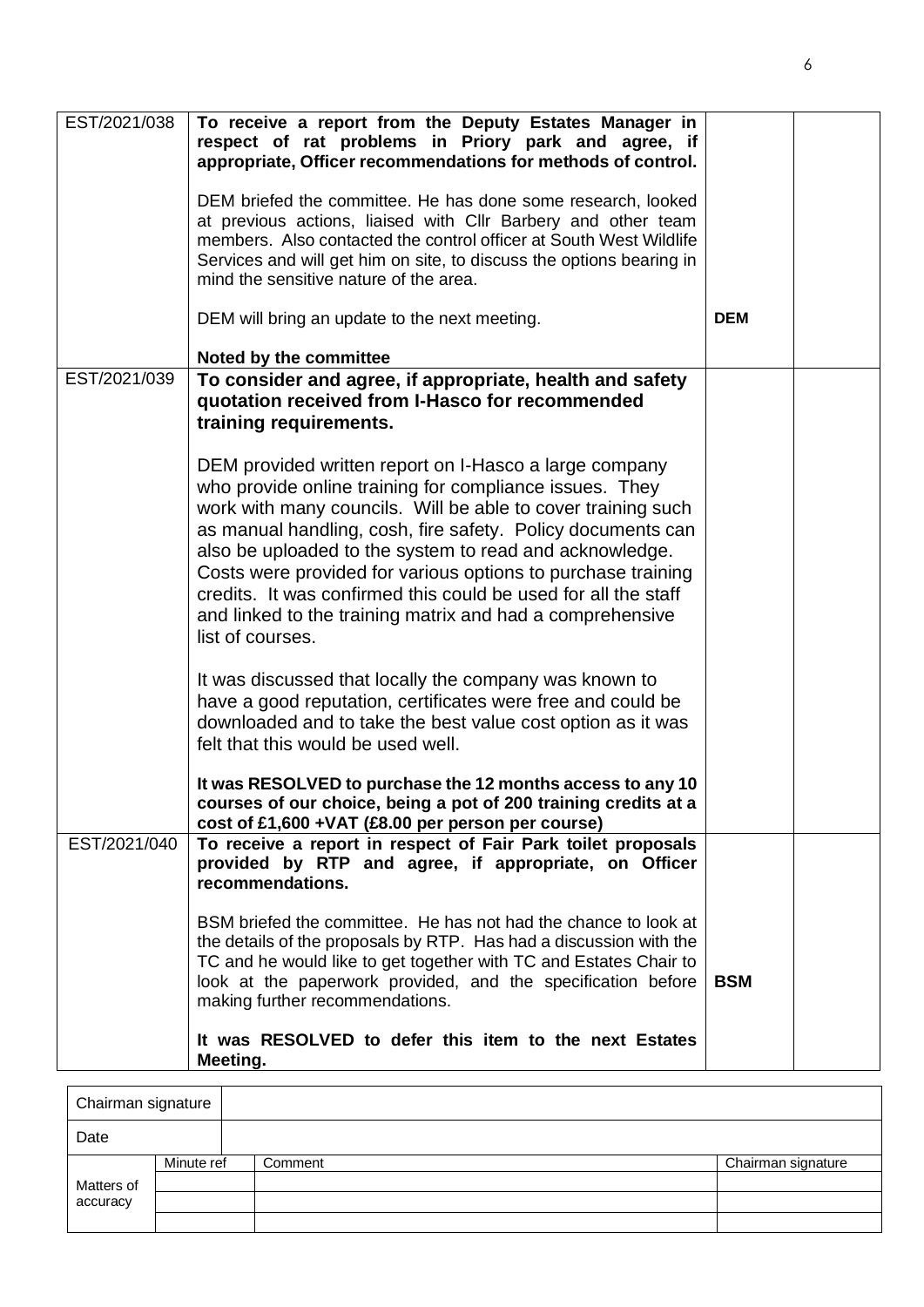| EST/2021/041     | To receive a report in respect of the Estates welfare unit from<br>the Buildings Support Manager and agree, if appropriate on<br><b>Officer recommendations.</b>                                                                                                                                                                                                                                                                                                                                                                            |  |
|------------------|---------------------------------------------------------------------------------------------------------------------------------------------------------------------------------------------------------------------------------------------------------------------------------------------------------------------------------------------------------------------------------------------------------------------------------------------------------------------------------------------------------------------------------------------|--|
|                  | BSM briefed the committee. BSM and DEM meeting Pipeworks and<br>Davey Electrical on-site next Tuesday. Will talk through the details<br>and put all the paperwork in place. Pipeworks July 2020 quote still<br>stands. BSM happy to take up the CDM duties.                                                                                                                                                                                                                                                                                 |  |
|                  | It was RESOLVED to delegate authority to the Officers to get<br>this piece of work completed.                                                                                                                                                                                                                                                                                                                                                                                                                                               |  |
| EST/2021/042     | To receive a report in respect of the white clock tower<br>refurbishment and agree, if appropriate, on Officers<br>recommendations.                                                                                                                                                                                                                                                                                                                                                                                                         |  |
|                  | BSM briefed the committee. Feels the CDM paperwork is a bit<br>lacking. BSM and DEM met GA Wildish on-site last week. Cleared<br>up most of the issues. It has been agreed with the contractors that<br>once the scaffolding goes up BTC will arrange for an asbestos<br>survey to be completed. After reference to the TC he has been in<br>touch with CC who own the land to advise them of the work.<br>Wadebridge sign was discussed, it is already damaged, so CC<br>have been notified. 15 Mar is anticipated start date for Wildish. |  |
|                  | CIIr J Cooper requested that Wadebridge sign be moved to one<br>side if being repaired / replaced as it is a war memorial and is not<br>best placed at present.                                                                                                                                                                                                                                                                                                                                                                             |  |
|                  | DEM confirmed that the clock has recently been serviced (before<br>Christmas).                                                                                                                                                                                                                                                                                                                                                                                                                                                              |  |
|                  | CIIr P Cooper requested that Christmas lights facilities be factored<br>into any current work.                                                                                                                                                                                                                                                                                                                                                                                                                                              |  |
|                  | It was RESOLVED to delegate authority to Officers to get this<br>piece of work completed.                                                                                                                                                                                                                                                                                                                                                                                                                                                   |  |
| EST/2021/043     | To consider a report in respect of the new Cemetery planning<br>processes and agree, if appropriate, the Officer's<br>recommendations.                                                                                                                                                                                                                                                                                                                                                                                                      |  |
|                  | BSM reported to committee. He has spoken to CC Link Officer,<br>consultants at Wheal Jane and Situate for background info and<br>updates.<br>The consensus seemed to be there was not much benefit in going<br>for outlining planning permission as the land has been designated<br>for cemetery use subject to its suitability of the ground water tests.<br>BSM recommended he work further with Situate to form a<br>timetable to include a full application later in the year. Not got                                                  |  |
| Phoirmon oianotu |                                                                                                                                                                                                                                                                                                                                                                                                                                                                                                                                             |  |

| Chairman signature |            |         |                    |
|--------------------|------------|---------|--------------------|
| Date               |            |         |                    |
|                    | Minute ref | Comment | Chairman signature |
| Matters of         |            |         |                    |
| accuracy           |            |         |                    |
|                    |            |         |                    |